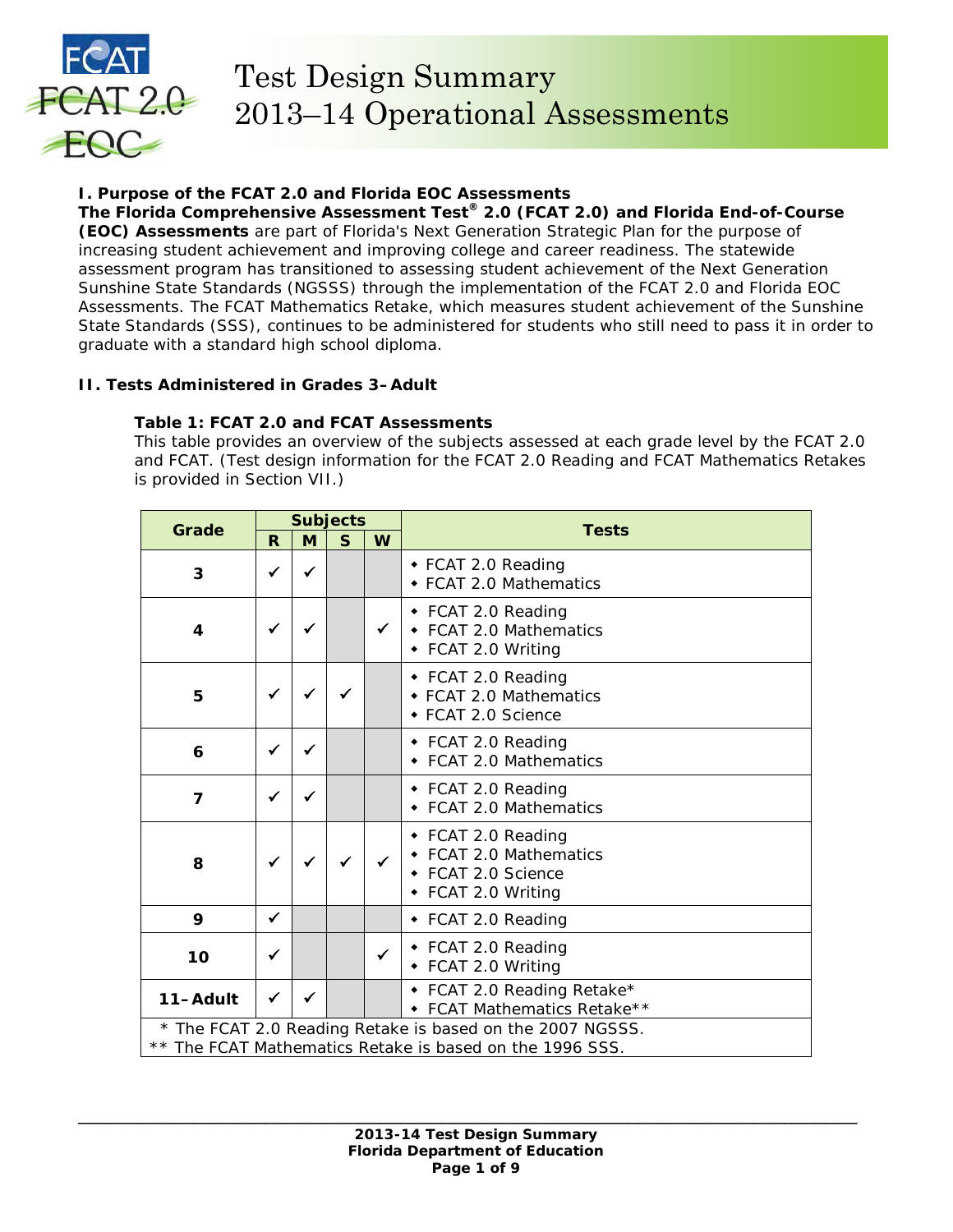## **Table 2: Florida EOC Assessments**

*This table provides an overview of the subjects assessed by the EOC assessments. Florida EOC Assessments are not grade-level specific; rather, they are designed to measure student achievement of the NGSSS for specific courses and their equivalents, as outlined in the course descriptions.*

| <b>Course</b>                       | Test                        |
|-------------------------------------|-----------------------------|
| Algebra 1, Course Number 1200310    | Algebra 1 EOC Assessment    |
| Geometry, Course Number 1206310     | Geometry EOC Assessment     |
| Biology 1, Course Number 2000310    | Biology 1 EOC Assessment    |
| U.S. History, Course Number 2100310 | U.S. History EOC Assessment |
| Civics, Course Number 2106010       | Civics FOC Assessment       |

## **III. Content Categories**

Tables 3–7 present the content categories and the percentage of raw-score points that will be derived from each content category for the FCAT 2.0 and Florida EOC Assessments.

## **Table 3: FCAT 2.0 Reading**

| Grade    | <b>Vocabulary</b> | Reading<br><b>Application</b> | Literary<br><b>Analysis: Fiction</b><br>& Nonfiction | <b>Informational</b><br><b>Text &amp; Research</b><br><b>Process</b> |
|----------|-------------------|-------------------------------|------------------------------------------------------|----------------------------------------------------------------------|
| $3 - 7$  | $15 - 25%$        | $25 - 35\%$                   | 25–35%                                               | $15 - 25%$                                                           |
| $8 - 10$ | $15 - 25%$        | $20 - 30\%$                   | $20 - 30\%$                                          | 25–35%                                                               |

## **Table 4: FCAT 2.0 Mathematics**

| Grade | Category                                                      | Percentage |
|-------|---------------------------------------------------------------|------------|
|       | Number: Operations, Problems, and Statistics                  | 50         |
| 3     | Number: Fractions                                             | 20         |
|       | Geometry and Measurement                                      | 30         |
|       | Number: Operations and Problems                               | 45         |
| 4     | Number: Base Ten and Fractions                                | 25         |
|       | Geometry and Measurement                                      | 30         |
|       | Number: Base Ten and Fractions                                | 50         |
| 5     | Expressions, Equations, and Statistics                        | 20         |
|       | Geometry and Measurement                                      | 30         |
|       | Fractions, Ratios, Proportional Relationships, and Statistics | 40         |
| 6     | <b>Expressions and Equations</b>                              | 40         |
|       | Geometry and Measurement                                      | 20         |
|       | Number: Base Ten                                              | 25         |
|       | Ratios and Proportional Relationships                         | 25         |
| 7     | Geometry and Measurement                                      | 30         |
|       | <b>Statistics and Probability</b>                             | 20         |
|       | Number: Operations, Problems, and Statistics                  | 25         |
| 8     | Expressions, Equations, and Functions                         | 40         |
|       | Geometry and Measurement                                      | 35         |

\_\_\_\_\_\_\_\_\_\_\_\_\_\_\_\_\_\_\_\_\_\_\_\_\_\_\_\_\_\_\_\_\_\_\_\_\_\_\_\_\_\_\_\_\_\_\_\_\_\_\_\_\_\_\_\_\_\_\_\_\_\_\_\_\_\_\_\_\_\_\_\_\_\_\_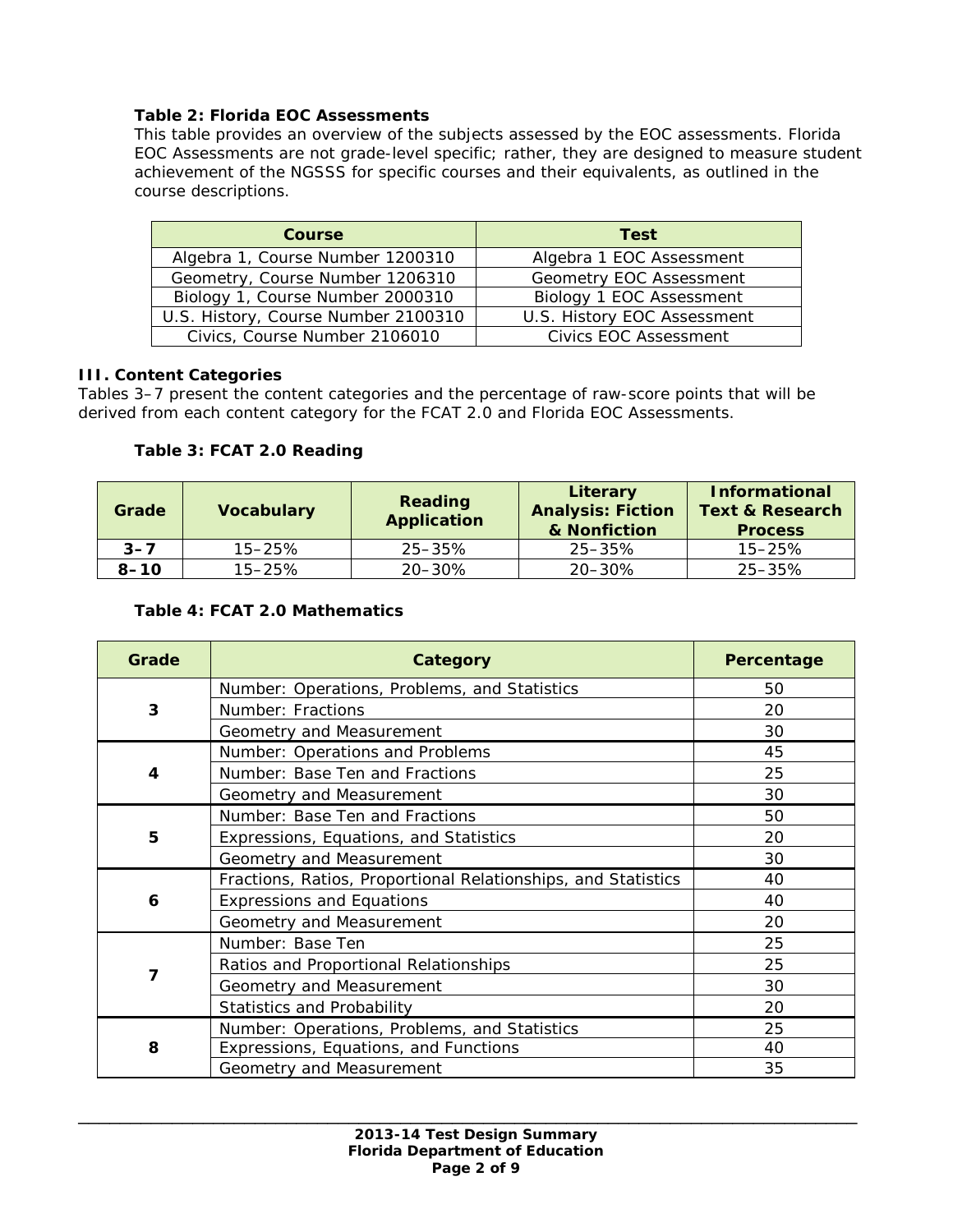## **Table 5: FCAT 2.0 Science**

| Grade | Nature of<br><b>Science</b> | <b>Earth and Space</b><br><b>Science</b> | <b>Physical Science</b> | Life Science |
|-------|-----------------------------|------------------------------------------|-------------------------|--------------|
|       | 17%                         | 29%                                      | 29%                     | 25%          |
|       | $19\%$                      | 27%                                      | 27%                     | 27%          |

## **Table 6: FCAT 2.0 Writing**

*The writing assessment is administered to students in grades 4, 8, and 10. It provides one prompt for each grade to which students are expected to draft a response according to a specific purpose (mode). The student response should integrate the writing elements of focus, organization, support, and conventions. The possible modes of writing used at each grade are presented in the table below.* 

| Grade | <b>Narrative</b><br>Writing to tell a story | <b>Expository</b><br>Writing to explain | <b>Persuasive</b><br><b>Writing to convince</b> |
|-------|---------------------------------------------|-----------------------------------------|-------------------------------------------------|
|       |                                             |                                         |                                                 |
|       |                                             |                                         |                                                 |
| 10.   |                                             |                                         |                                                 |

## **Table 7: Florida EOC Assessments**

| <b>Test</b>      | Category                                                                      | Percentage |
|------------------|-------------------------------------------------------------------------------|------------|
|                  | Functions, Linear Equations, and Inequalities                                 | 55         |
| Algebra 1        | Polynomials                                                                   | 20         |
|                  | Rationals, Radicals, Quadratics, and Discrete Mathematics                     | 25         |
|                  | <b>Two-Dimensional Geometry</b>                                               | 65         |
| Geometry         | Three-Dimensional Geometry                                                    | 20         |
|                  | Trigonometry and Discrete Mathematics                                         | 15         |
|                  | Molecular and Cellular Biology                                                | 35         |
| <b>Biology 1</b> | Classification, Heredity, and Evolution                                       | 25         |
|                  | Organisms, Populations, and Ecosystems                                        | 40         |
|                  | Late Nineteenth and Early Twentieth Century, 1860-1910                        | 33         |
| U.S. History     | Global Military, Political, and Economic Challenges,<br>1890-1940             | 34         |
|                  | The United States and the Defense of the International<br>Peace, 1940-present | 33         |
|                  | Origins and Purposes of Law and Government                                    | 25         |
| <b>Civics</b>    | Roles, Rights, and Responsibilities of Citizens                               | 25         |
|                  | Government Policies and Political Processes                                   | 25         |
|                  | Organization and Function of Government                                       | 25         |

#### **IV. Reading Passages**

Proposed reading passages are reviewed by Florida educators for quality and grade-level appropriateness. Criteria for this review can be found in the *FCAT 2.0 Reading Test Item Specifications.* A review is also conducted by a committee of Florida citizens to ensure that the passages are free of bias and cultural insensitivity.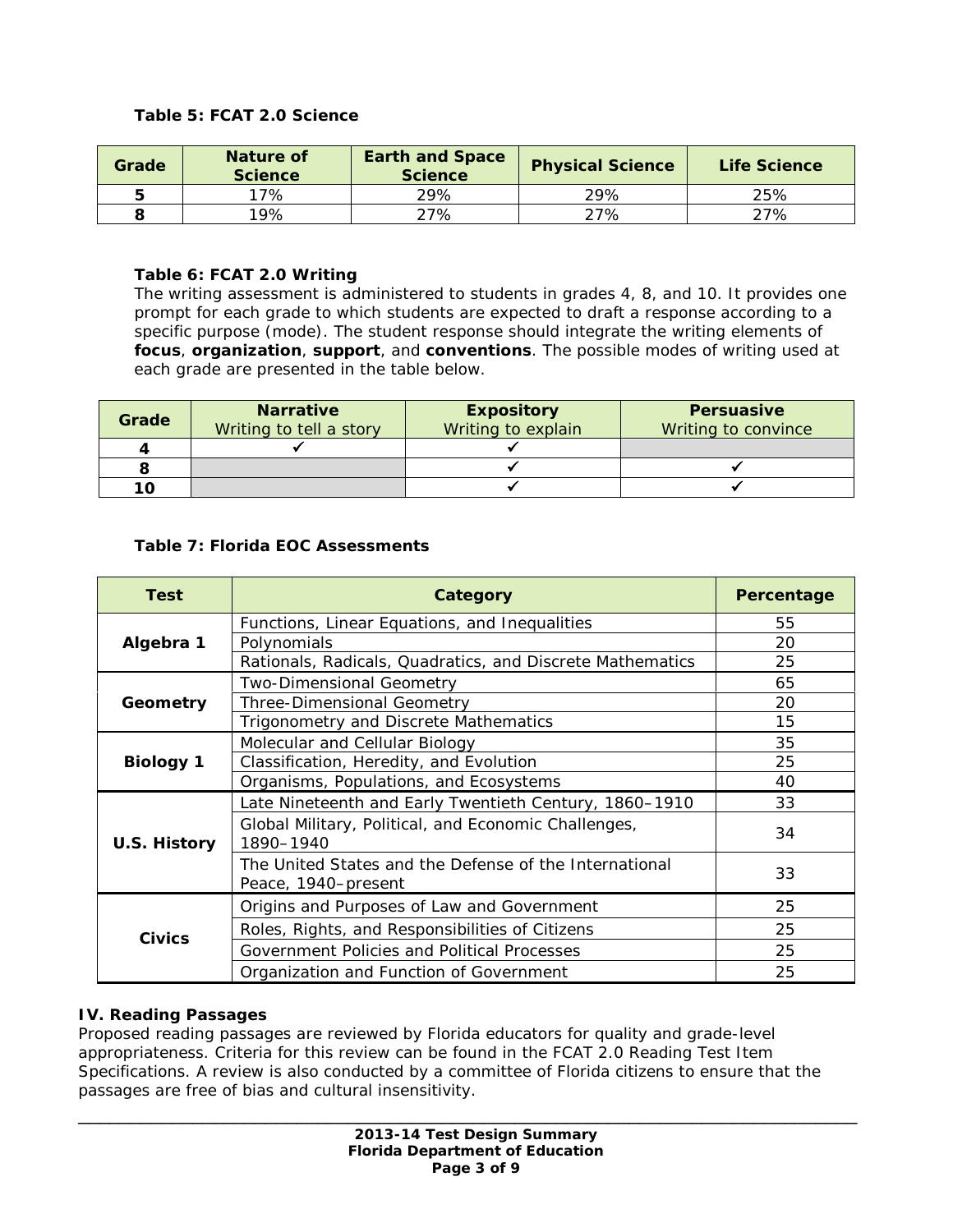| Grade | <b>Number of Words per Passage</b> |                |  |
|-------|------------------------------------|----------------|--|
|       | Range                              | <b>Average</b> |  |
| 3     | 100-700                            | 500            |  |
|       | 100-900                            | 500            |  |
| 5     | 200-1000                           | 600            |  |
| 6     | 200-1100                           | 700            |  |
|       | 300-1100                           | 700            |  |
| 8     | 300-1200                           | 700            |  |
| 9     | 300-1400                           | 900            |  |
| 1ດ    | 300-1500                           | 1000           |  |

## **Table 8: Length of FCAT 2.0 Reading Passages**

#### **Table 9: Reading Passage Types and Percentage for FCAT 2.0 Reading**

*Literary passages provide entertainment or inspiration and include fiction, nonfiction, poetry, and drama.* 

*Informational passages are subject-matter centered and the language may be used to solve problems, raise questions, provide information, or present new ideas. The context of these passages includes everyday life outside of the classroom.*

| Grade    | <b>Literary Text</b> | <b>Informational Text</b> |
|----------|----------------------|---------------------------|
|          | 60%                  | 40%                       |
| $4 - 6$  | 50%                  | 50%                       |
| $7 - 8$  | 40%                  | 60%                       |
| $9 - 10$ | 30%                  | 70%                       |

#### **V. Cognitive Complexity**

 $\overline{a}$ 

FCAT, FCAT 2.0, and EOC assessment items are classified using a model with origins in the works of Dr. Norman Webb<sup>[1](#page-3-0)</sup> on depth of knowledge and the cognitive classification system used for the National Assessment of Educational Progress (NAEP). With this system, items are classified on the cognitive demand inherent in the test item, not on assumptions about the student's approach to the item.

Low-complexity items rely heavily on recall and recognition. Moderate-complexity items require more flexible thinking and may require informal reasoning or problem solving. High-complexity items are written to elicit analysis and abstract reasoning. Tables 10–13 and 20 present the range for the percentage of raw-score points by cognitive complexity level on each FCAT, FCAT 2.0, and EOC assessment.

**Note:** Although a table is not included for FCAT 2.0 Writing, the FCAT 2.0 Writing prompt is a high cognitive complexity performance task administered at grades 4, 8, and 10.

<span id="page-3-0"></span>Webb, Norman L. and others. "Web Alignment Tool" 24 July 2005. Wisconsin Center for Education Research. University of Wisconsin-Madison. 2 Feb. 2006. [http://www.wcer.wisc.edu/WAT/index.aspx.](http://www.wcer.wisc.edu/WAT/index.aspx)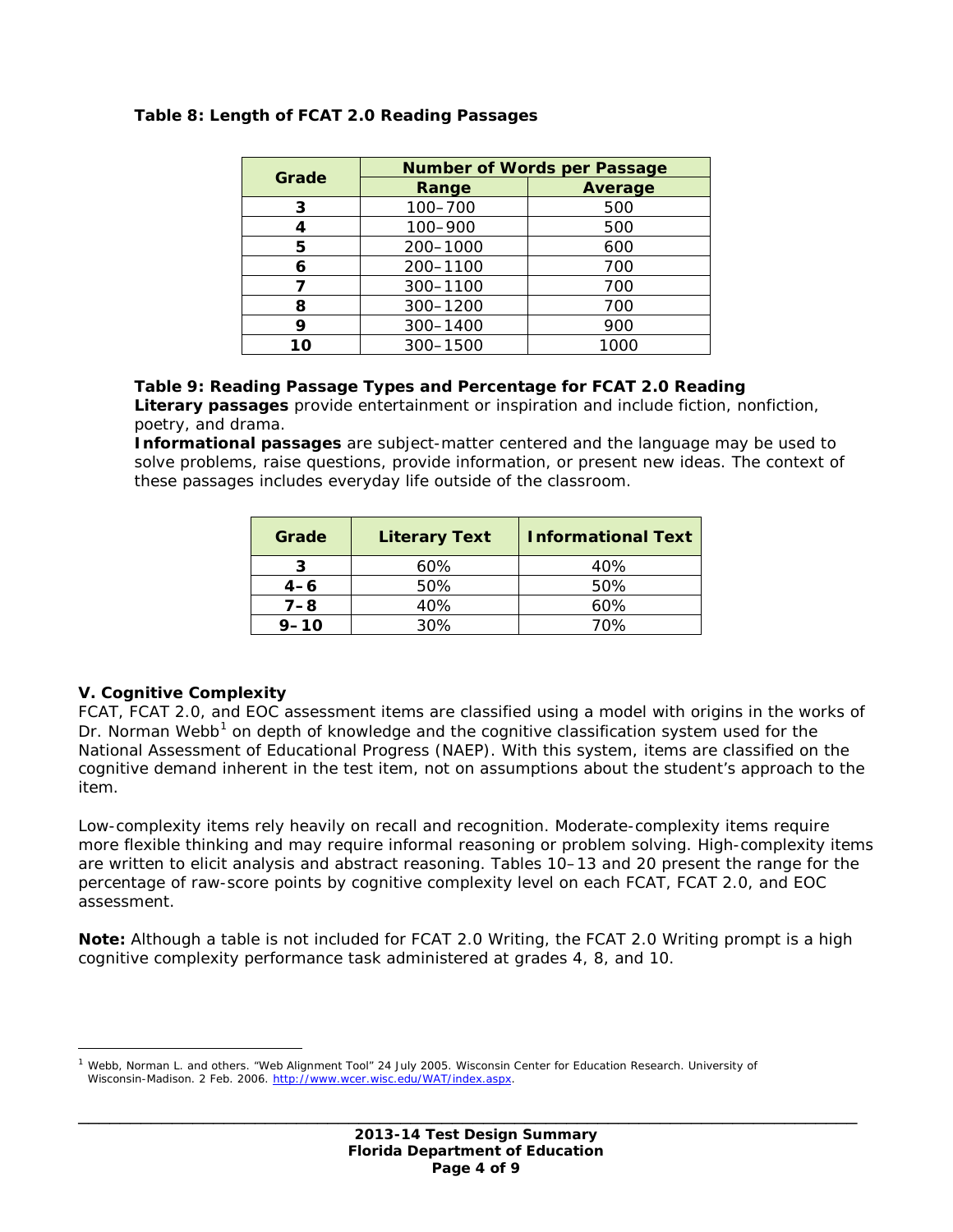| Grade   | Low       | <b>Moderate</b> | High      |
|---------|-----------|-----------------|-----------|
| З       | $25 - 35$ | $50 - 70$       | $5 - 15$  |
|         | $20 - 30$ | $50 - 70$       | $10 - 20$ |
| $5 - 7$ | $15 - 25$ | $50 - 70$       | $15 - 25$ |
| $8 - 9$ | $10 - 20$ | $50 - 70$       | $20 - 30$ |
| 10      | $10 - 20$ | $45 - 65$       | $25 - 35$ |

#### **Table 10: Percentage of Points by Cognitive Complexity Level for FCAT 2.0 Reading Assessments**

## **Table 11: Percentage of Points by Cognitive Complexity Level for FCAT 2.0 and EOC Mathematics Assessments**

| Grade/Course | Low       | <b>Moderate</b> | <b>High</b> |
|--------------|-----------|-----------------|-------------|
| $3 - 4$      | $25 - 35$ | $50 - 70$       | $5 - 15$    |
| $5 - 8$      | $10 - 20$ | $60 - 80$       | $10 - 20$   |
| Algebra 1    | $10 - 20$ | $60 - 80$       | $10 - 20$   |
| Geometry     | $10 - 20$ | $60 - 80$       | $10 - 20$   |

# **Table 12: Percentage of Points by Cognitive Complexity Level for FCAT 2.0 and EOC Science Assessments**

| Grade/Course     | Low       | <b>Moderate</b> | <b>High</b> |
|------------------|-----------|-----------------|-------------|
|                  | $10 - 20$ | $60 - 80$       | $10 - 20$   |
|                  | $10 - 20$ | $60 - 80$       | $10 - 20$   |
| <b>Biology 1</b> | $10 - 20$ | $60 - 80$       | $10 - 20$   |

## **Table 13: Percentage of Points by Cognitive Complexity Level for the U.S. History EOC Assessment**

| <b>Course</b> | Low       | <b>Moderate</b> | <b>High</b> |
|---------------|-----------|-----------------|-------------|
| U.S. History  | $20 - 30$ | $45 - 65$       | $15 - 25$   |
| <b>Civics</b> | 15-25     | $45 - 65$       | $15 - 25$   |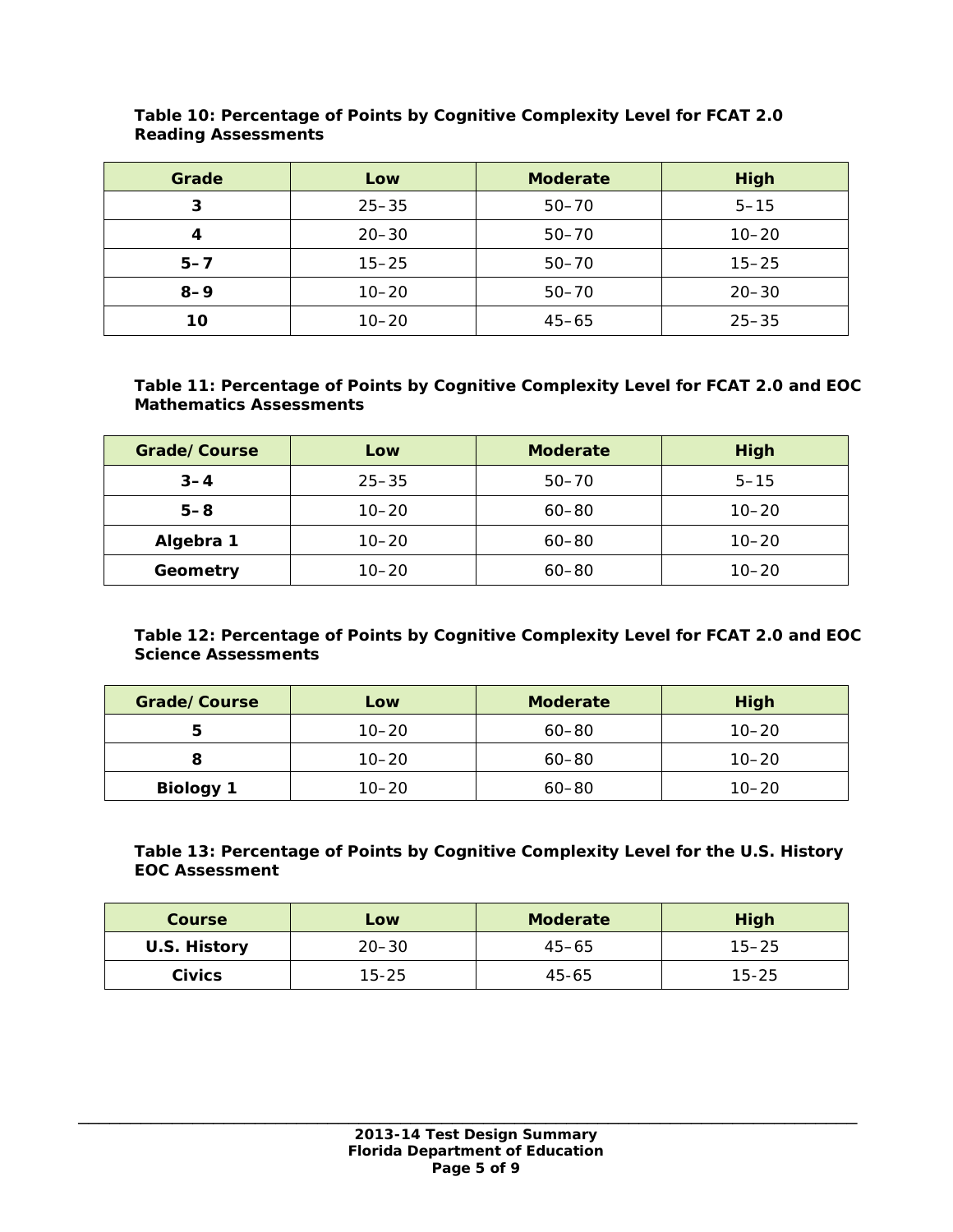# **VI. Test Length and Item/Prompt Types**

## **Table 14: Duration of Test**

*The table below displays the number of minutes allowed for the 2014 regular test takers. With the exception of FCAT 2.0 Writing, which is administered in one session, all tests are administered in two sessions.*

| Grade/Course        | <b>Reading</b> | <b>Mathematics</b> | <b>Science</b> | <b>Writing</b> | <b>Social</b><br><b>Studies</b> |
|---------------------|----------------|--------------------|----------------|----------------|---------------------------------|
| 3                   | 140            | 140                |                |                |                                 |
| 4                   | 140            | 140                |                | 60             |                                 |
| 5                   | 140            | 140                | 160            |                |                                 |
| 6                   | 140            | 140                |                |                |                                 |
| 7                   | 140            | 140                |                |                |                                 |
| 8                   | 140            | 140                | 160            | 60             |                                 |
| 9                   | 140            |                    |                |                |                                 |
| 10                  | 140            |                    |                | 60             |                                 |
| Algebra 1           |                | 160                |                |                |                                 |
| Geometry            |                | 160                |                |                |                                 |
| <b>Biology 1</b>    |                |                    | 160            |                |                                 |
| <b>U.S. History</b> |                |                    |                |                | 160                             |
| <b>Civics</b>       |                |                    |                |                | 160                             |

## **Table 15: Number of Items**

*This table provides an approximate range for the number of items on each test.*

| Grade                                                                                                                                                                           | <b>Reading</b> | <b>Mathematics</b> | <b>Science</b> | Writing  | <b>Social</b><br><b>Studies</b> |
|---------------------------------------------------------------------------------------------------------------------------------------------------------------------------------|----------------|--------------------|----------------|----------|---------------------------------|
| 3                                                                                                                                                                               | $50 - 55$      | $50 - 55$          |                |          |                                 |
| $\overline{\mathbf{4}}$                                                                                                                                                         | $50 - 55$      | $50 - 55$          |                | 1 prompt |                                 |
| 5                                                                                                                                                                               | $50 - 55$      | $50 - 55$          | $60 - 66$      |          |                                 |
| 6                                                                                                                                                                               | $50 - 55$      | $50 - 55$          |                |          |                                 |
| 7                                                                                                                                                                               | $50 - 55$      | $50 - 55$          |                |          |                                 |
| 8                                                                                                                                                                               | $50 - 55$      | $60 - 65$          | $60 - 66$      | 1 prompt |                                 |
| 9                                                                                                                                                                               | $50 - 55$      |                    |                |          |                                 |
| 10                                                                                                                                                                              | $50 - 55$      |                    |                | 1 prompt |                                 |
| Algebra 1                                                                                                                                                                       |                | $60 - 65$          |                |          |                                 |
| Geometry                                                                                                                                                                        |                | $60 - 65$          |                |          |                                 |
| <b>Biology 1</b>                                                                                                                                                                |                |                    | $60 - 66$      |          |                                 |
| U.S. History                                                                                                                                                                    |                |                    |                |          | $50 - 60$                       |
| <b>Civics</b>                                                                                                                                                                   |                |                    |                |          | 52-56                           |
| Note: Approximately 6–10 items on all of the tests listed above are experimental (field test) and are<br>included in the ranges above but are not included in students' scores. |                |                    |                |          |                                 |

\_\_\_\_\_\_\_\_\_\_\_\_\_\_\_\_\_\_\_\_\_\_\_\_\_\_\_\_\_\_\_\_\_\_\_\_\_\_\_\_\_\_\_\_\_\_\_\_\_\_\_\_\_\_\_\_\_\_\_\_\_\_\_\_\_\_\_\_\_\_\_\_\_\_\_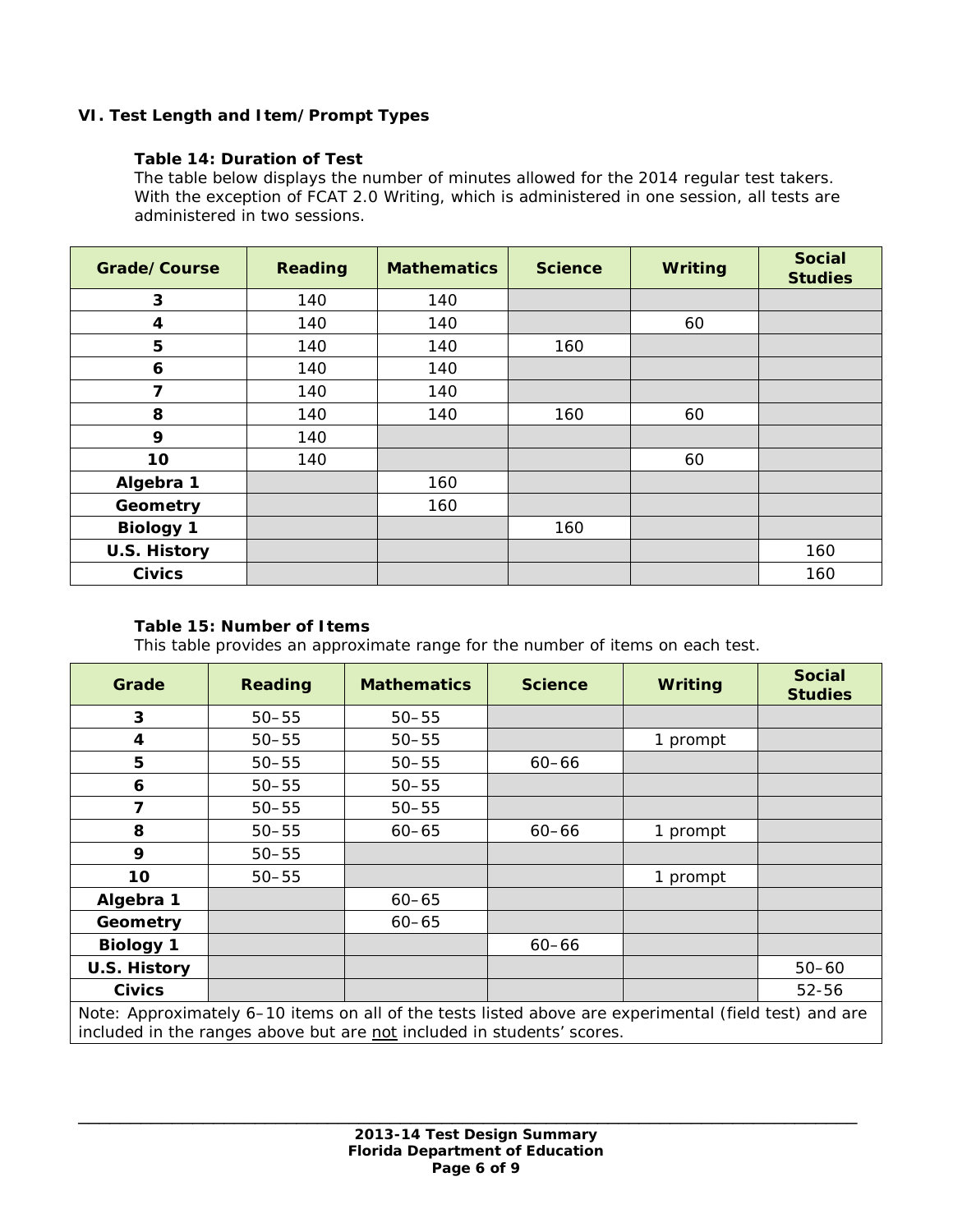# **Table 16: Item Types and Numbers**

*This table gives ranges for the approximate number of items by item type.* 

| Grade                   | <b>Reading</b> | <b>Mathematics</b>   | <b>Science</b> | Writing  | <b>Social</b><br><b>Studies</b> |
|-------------------------|----------------|----------------------|----------------|----------|---------------------------------|
| 3                       | 50-55 MC       | 50-55 MC             |                |          |                                 |
| $\overline{\mathbf{4}}$ | 50-55 MC       | 35-40 MC<br>10-15 GR |                | 1 prompt |                                 |
| 5                       | 50-55 MC       | 35-40 MC<br>10-15 GR | 60-66 MC       |          |                                 |
| 6                       | 50-55 MC       | 35-40 MC<br>10-15 GR |                |          |                                 |
| $\overline{7}$          | 50-55 MC       | 35-40 MC<br>10-15 GR |                |          |                                 |
| 8                       | 50-55 MC       | 35-40 MC<br>20-25 GR | 60-66 MC       | 1 prompt |                                 |
| 9                       | 50-55 MC       |                      |                |          |                                 |
| 10                      | 50-55 MC       |                      |                | 1 prompt |                                 |
| Algebra 1               |                | 35-40 MC<br>20-25 FR |                |          |                                 |
| Geometry                |                | 35-40 MC<br>20-25 FR |                |          |                                 |
| <b>Biology 1</b>        |                |                      | 60-66 MC       |          |                                 |
| <b>U.S. History</b>     |                |                      |                |          | 50-60 MC                        |
| <b>Civics</b>           |                |                      |                |          | 52-56 MC                        |

**Key**

GR – Gridded-Response

MC – Multiple-Choice

FR – Fill-in Response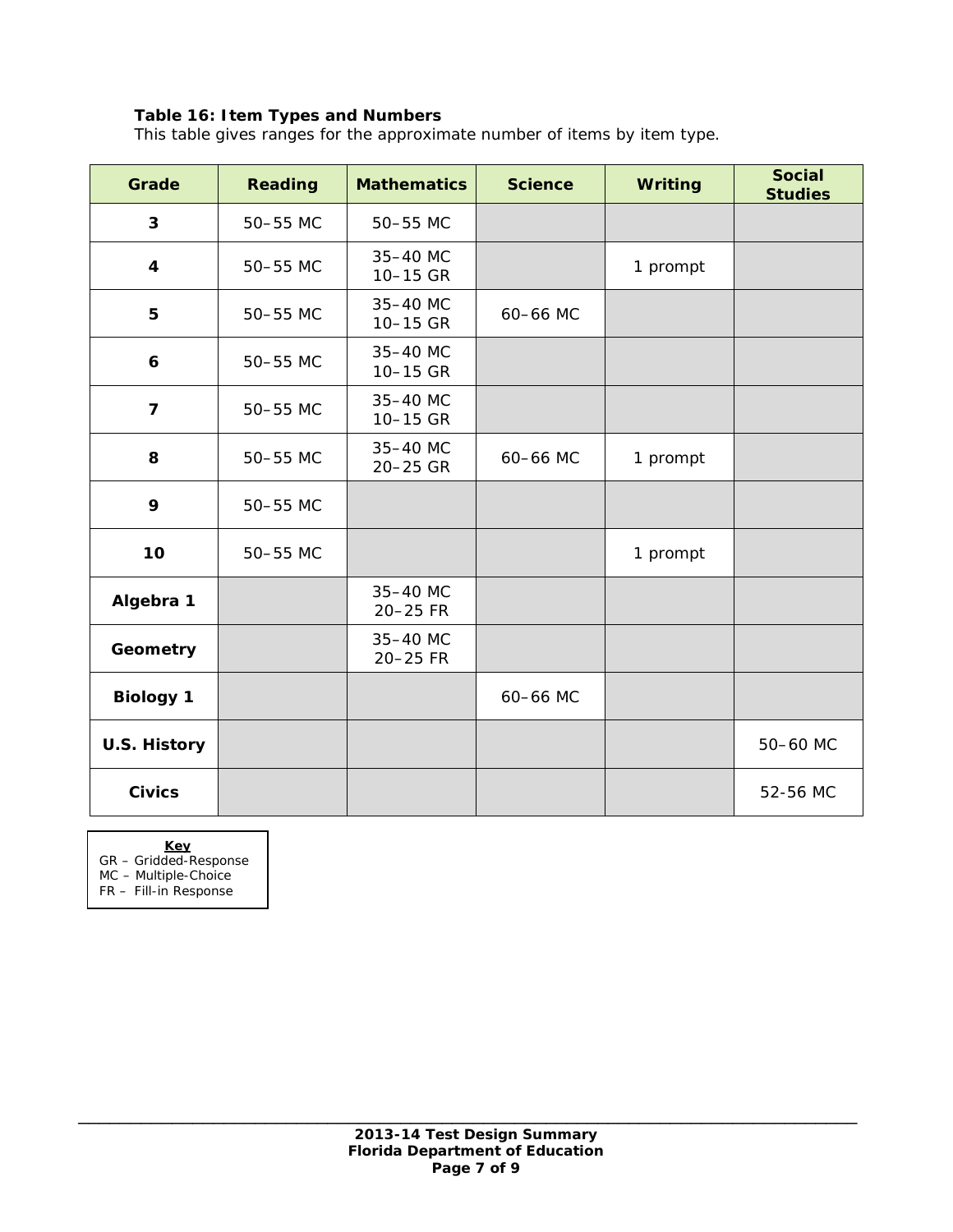# **VII. Test Design Information for Retake Assessments**

FCAT/FCAT 2.0 Retake assessments are administered to students and adults who have not passed the grade 10 assessments required for graduation. Retake test administrations occur each year in the spring and fall for the FCAT and FCAT 2.0. Tables 17–23 provide test design information for the FCAT 2.0 Reading and FCAT Mathematics Retake assessments.

| Grade    | <b>Test</b>                       | Category                                       | Percentage |
|----------|-----------------------------------|------------------------------------------------|------------|
|          |                                   | Vocabulary                                     | $15 - 25$  |
| 11-Adult | <b>FCAT 2.0</b>                   | <b>Reading Application</b>                     | $20 - 30$  |
|          | Reading                           | Literary Analysis: Fiction and Nonfiction      | $20 - 30$  |
|          |                                   | <b>Informational Text and Research Process</b> | $25 - 35$  |
|          |                                   | Number Sense, Concepts, and Operations         | $16 - 17$  |
|          |                                   | Measurement                                    | $16 - 17$  |
| 11-Adult | <b>FCAT</b><br><b>Mathematics</b> | Geometry and Spatial Sense                     | $16 - 25$  |
|          |                                   | Algebraic Thinking                             | $16 - 25$  |
|          |                                   | Data Analysis and Probability                  | $16 - 17$  |

## **Table 17: Content Categories for Reading and Mathematics Retakes**

## **Table 18: Length of Reading Retake Passages**

| <b>Number of Words per Passage</b> |          |      |  |
|------------------------------------|----------|------|--|
| Test<br>Average<br>Range           |          |      |  |
| <b>FCAT 2.0 Reading</b>            | 300–1500 | 1000 |  |

## **Table 19: Reading Passage Types and Percentages for the Reading Retakes**

*Literary passages provide entertainment or inspiration and include fiction, nonfiction, poetry, and drama.* 

*Informational passages are subject-matter based and the language may be used to solve problems, raise questions, provide information, or present new ideas. The context of these passages includes everyday life outside of the classroom.*

| Test             | <b>Literary Text</b> | Informational Text |
|------------------|----------------------|--------------------|
| FCAT 2.0 Reading | 30%                  | 70%                |

#### **Table 20: Percentage of Points by Cognitive Complexity Level for Retakes**

| Test                                     | Low       | <b>Moderate</b> | High      |
|------------------------------------------|-----------|-----------------|-----------|
| FCAT 2.0 Reading<br>Retake               | $10 - 20$ | $45 - 65$       | $25 - 35$ |
| <b>FCAT Mathematics</b><br><b>Retake</b> | $10 - 20$ | $50 - 70$       | $20 - 30$ |

\_\_\_\_\_\_\_\_\_\_\_\_\_\_\_\_\_\_\_\_\_\_\_\_\_\_\_\_\_\_\_\_\_\_\_\_\_\_\_\_\_\_\_\_\_\_\_\_\_\_\_\_\_\_\_\_\_\_\_\_\_\_\_\_\_\_\_\_\_\_\_\_\_\_\_